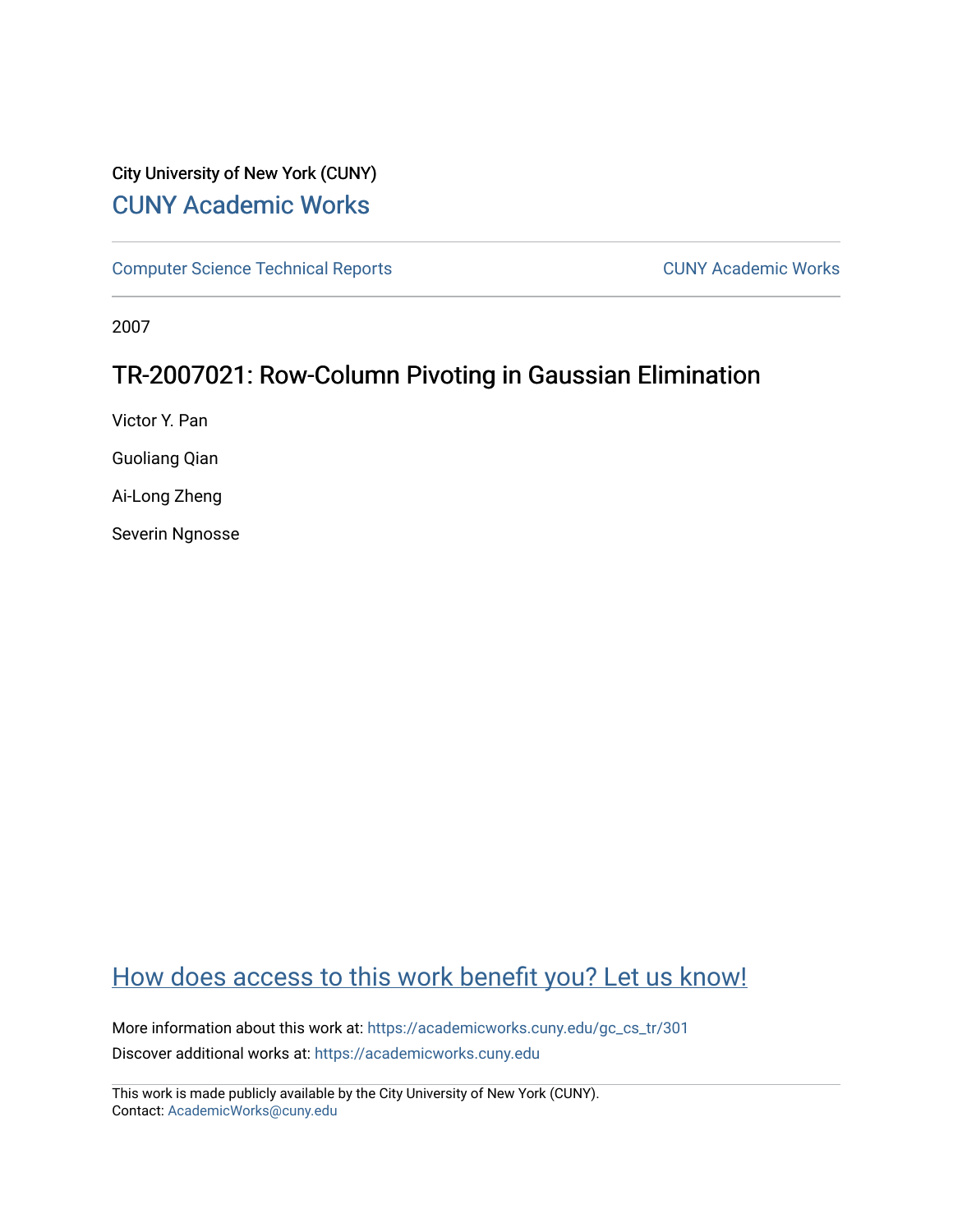# **Row–Column Pivoting in Gaussian Elimination** <sup>∗</sup>

Victor Y. Pan[1], Guoliang Qian[2*,a*] , Ai-Long Zheng[3], Severin Ngnosse[2*,b*]

[1] victor.pan@lehman.cuny.edu Department of Mathematics and Computer Science Lehman College, City University of New York Bronx, NY 10468, USA http://comet.lehman.cuny.edu/vpan/

> [2] Ph.D. Program in Computer Science The City University of New York New York, NY 10036 USA

[3] azheng 1999@yahoo.com Ph.D. Program in Mathematics The City University of New York New York, NY 10036 USA

<sup>[a]</sup>guoliangqian@yahoo.com  $\mathcal{F}^{(b)}$  compared  $\mathcal{F}^{(b)}$  compared  $\mathcal{F}^{(b)}$  compared  $\mathcal{F}^{(b)}$ sngnosse@msn.com

November 8, 2007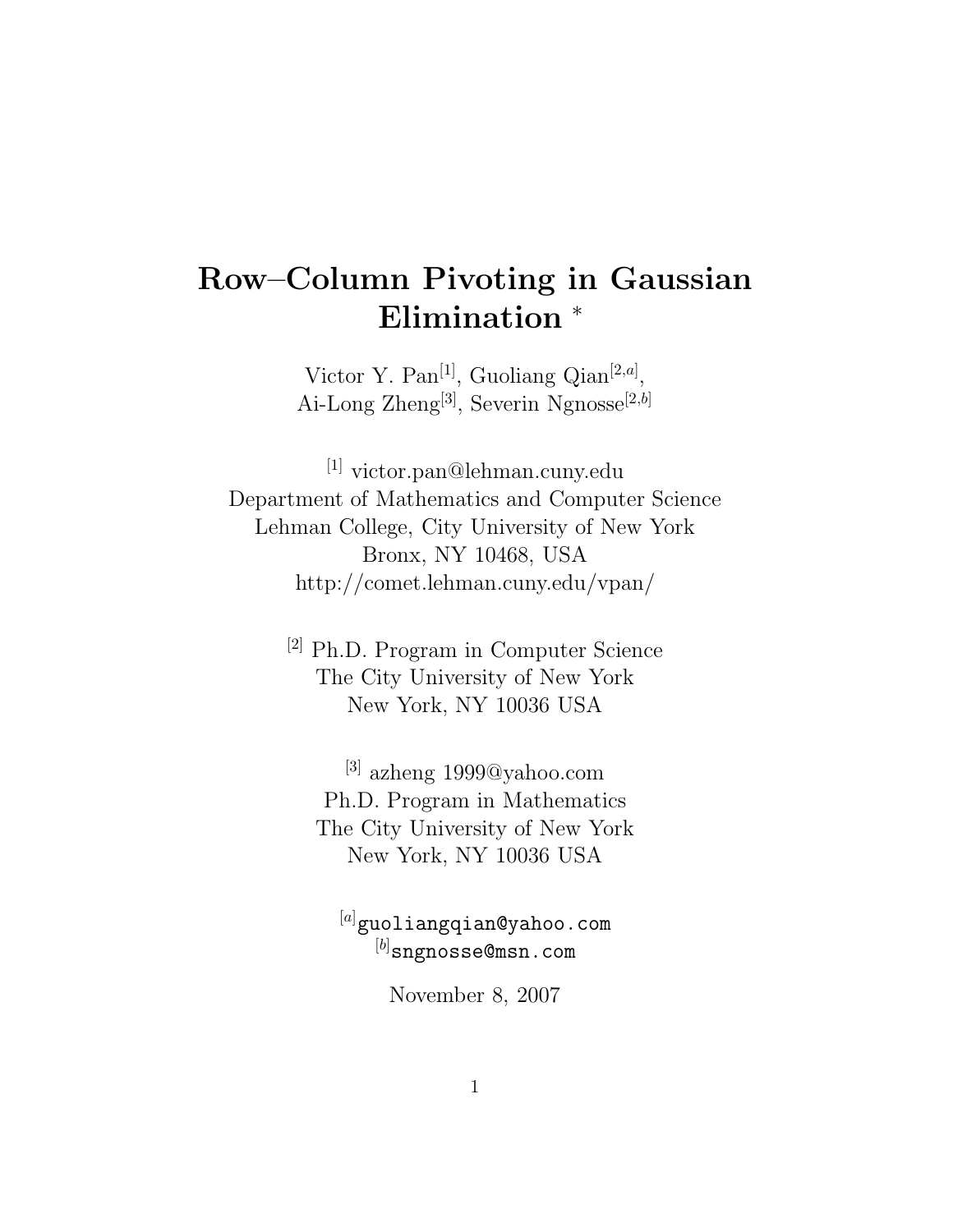#### **Abstract**

We introduce a new policy of pivoting in Gaussian elimination and test its power versus partial and complete pivoting. According to our extensive tests, the policy is as stable numerically as complete pivoting and uses quadratic number of comparisons like partial pivoting. In particular this behavior was observed for the known classes of input matrices for which partial pivoting fails.

**Key words:** Gaussian elimination, pivoting

## **1 Introduction**

Hereafter we write GEPP, GECP, and GERCP to denote Gaussian elimination with partial, complete, and row-column pivoting. GEPP and GPPP are classical algorithms [1], [2], [3], whereas GERCP is our novelty. Each of the three algorithms uses  $(2/3)n^3 + O(n^2)$  flops to yield triangular factorization of an  $n \times n$  matrix, but they differ in the number of comparisons involved, and GEPP has slightly weaker numerical stability. Namely, GECP guarantees numerical stability [4], whereas GEPP is statistically stable for most of the input instances in computational practice but fails for some rare but important classes of inputs [5], [6], [7]. Nevertheless GEPP is omnipresent in modern numerical matrix computations, whereas GECP is rarely used. The reason is simple: GEPP involves  $(1/2)n^2 + O(n)$  comparisons versus  $(1/3)n^3 + O(n^2)$  in GECP, that is the computational cost of pivoting is negligible versus arithmetic cost for GEPP but is substantial for GECP.

Our new algorithm GERCP combines the advantages of both GECP and GEPP. According to our extensive tests, GERCP is as stable numerically as GECP and uses about  $2n^2$  comparisons (see Remark 4.1). Like GEPP and GECP, our algorithm can include initial scaling, which is the customary additional heuristic protection against instability and requires from about  $n^2$ to about  $2n^2$  comparisons and as many flops [1, Section 3.5.2], [2, Section 3.4.4], [3, Section 9.7], so that its overall computational cost is still strongly dominated by the elimination flops.

In the next section we specify a class of input matrices for which already the rounding errors at the first step of GEPP (but neither GECP nor

<sup>∗</sup>Supported by PSC CUNY Award 69330–0038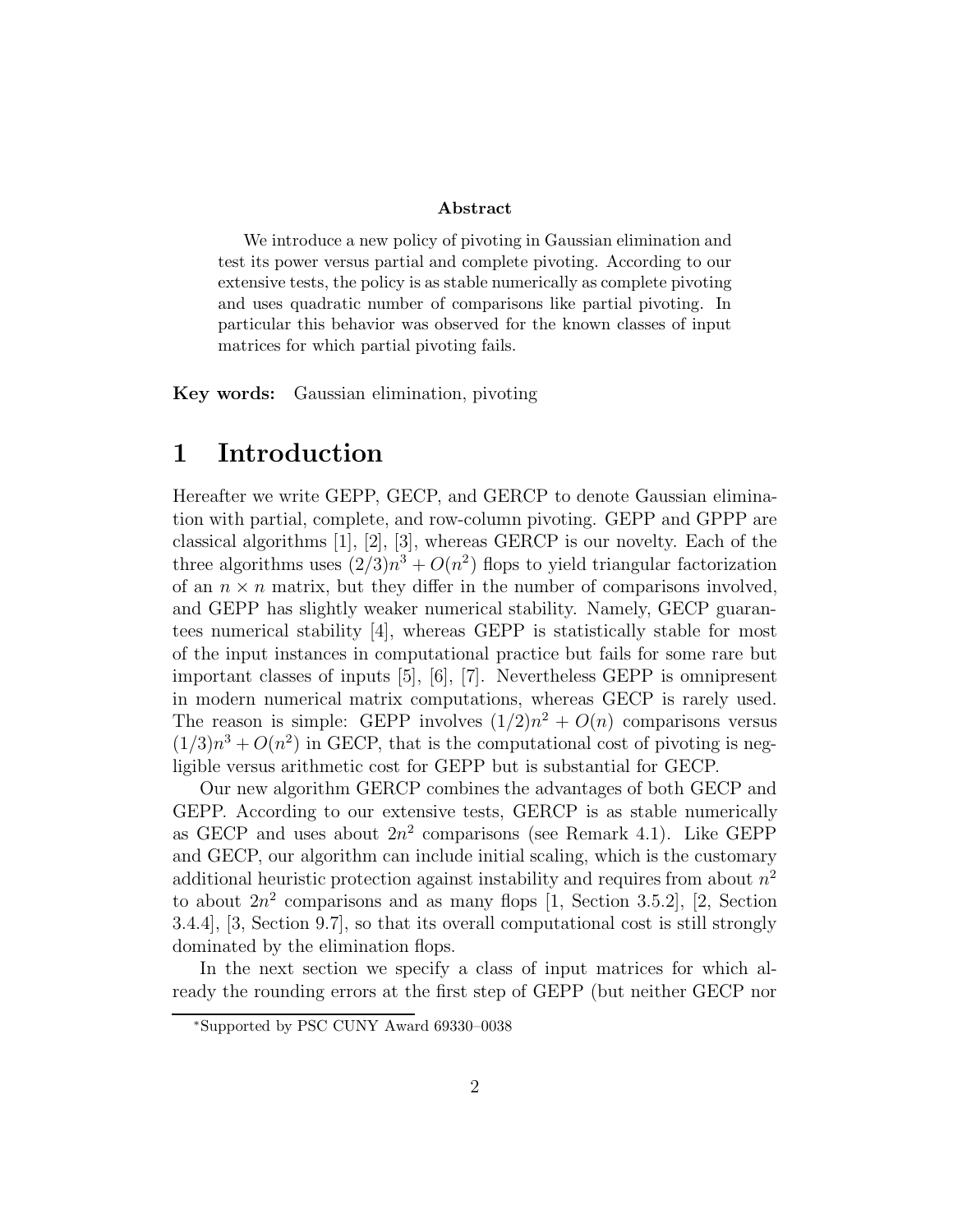GERCP) completely corrupt the output. In Section 3 we specify GERCP. In Section 4 we present the test results. The tests were designed by the first author of this paper and were implemented and performed by Dr. Xinmao Wang at the USTC, Hefei, Anhui, China (see Tables 1–4 in Section 4) and by the last three authors of the present paper (see Remark 4.1). Otherwise the paper is due to its first author.

### **2 A Hard Input Class for GEPP**

Already the first step of Gaussian elimination tends to magnify the input errors wherever the pivot entry is absolutely smaller than some other entries in the same row and column. For example, represent an input matrix M as follows,

$$
M = \begin{pmatrix} 1 & \mathbf{v}^T \\ \mathbf{u} & B \end{pmatrix} = (m_{ij})_{i,j=0}^{n-1}, \quad B = (m_{ij})_{i,j=1}^{n-1},
$$
(2.1)

let  $\epsilon$  denote the machine epsilon (also called unit roundoff), and suppose that

$$
\mathbf{u} = U\mathbf{e}, \quad \mathbf{v} = V\mathbf{e}, \quad \mathbf{e} = (1, 1, \dots, 1)^T, \quad |m_{ij}| \le 1 \quad \text{for} \quad i, j > 0,\tag{2.2}
$$
\n
$$
U < 2/\epsilon, \quad V = 1.
$$

Then the first elimination step, performed error-free, produces an  $(n-1) \times$  $(n-1)$  matrix  $B_U = B + U \mathbf{e} \mathbf{e}^T$ , which turns into a rank-one matrix fl $(U) \mathbf{e} \mathbf{e}^T$ in the result of rounding. Here and hereafter  $f(A)$  denotes the matrix whose entries are the floating-point representations of the respective entries of a real matrix A.

Partial pivoting fixes the latter problem for this matrix but does not help against exactly the same problem where the input matrix M satisfies equations  $(2.1)$  and  $(2.2)$  and where

$$
U = 1, \quad V > 2/\epsilon. \tag{2.3}
$$

In this case the first elimination step, performed error-free, would produce the  $(n-1) \times (n-1)$  matrix  $B_U = B + V \mathbf{e} \mathbf{e}^T$ . Rounding would turn it into the rank-one matrix  $f(N)ee^T$ .

We refer the reader to [5] and [6] (cf. also [7]) on some narrow but important classes of linear systems of equations coming from computational practice on which GEPP fails to produce correct output.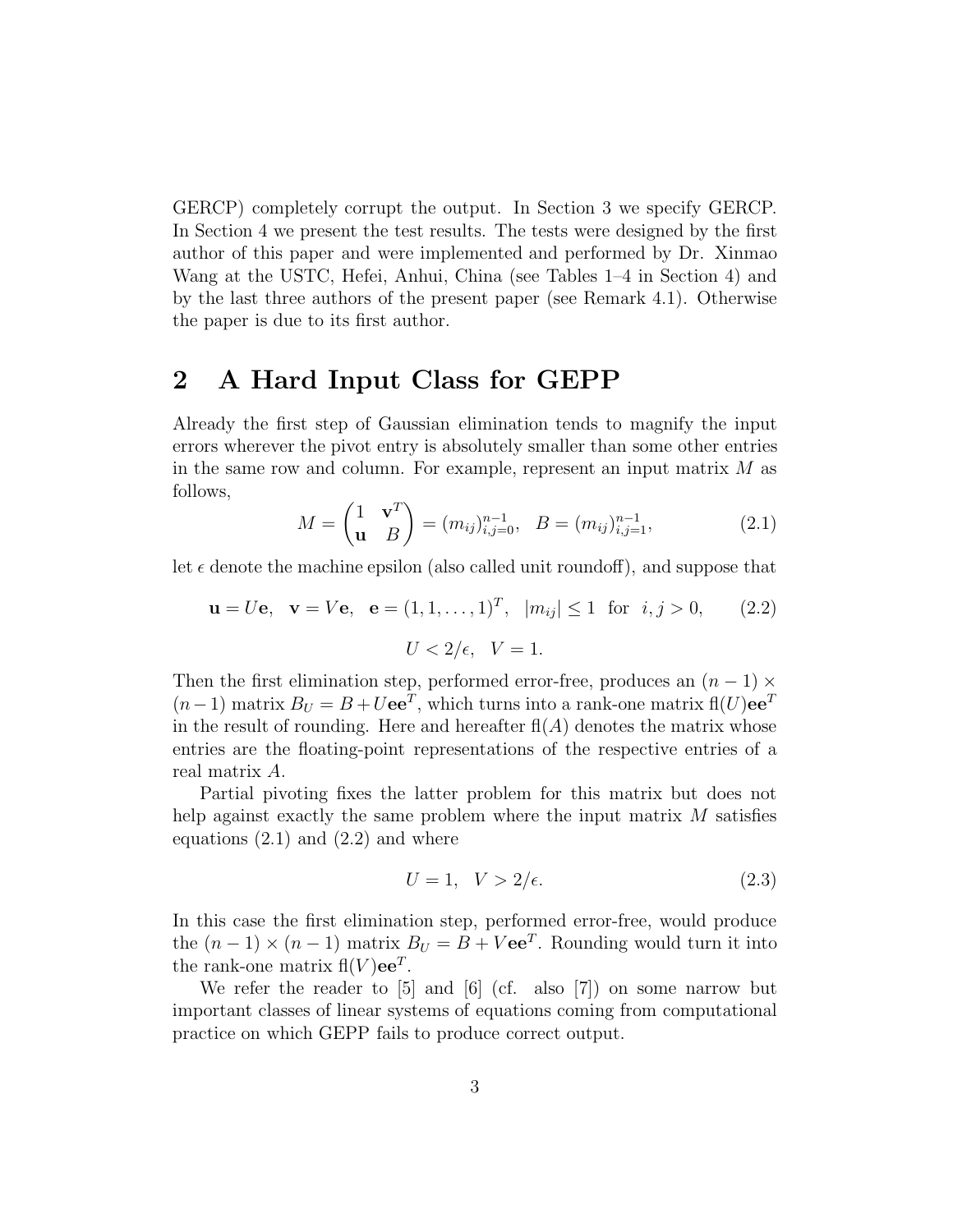# **3 Gaussian Elimination with Row–Column Pivoting (GERCP)**

#### **Algorithm 3.1. Row–Column Pivoting.**

INPUT: a nonsingular  $n \times n$  matrix  $M = (m_{ij})_{i,j=0}^{n-1}$ .

OUTPUT: A pair of integers  $(q, h)$  such that

 $|m_{gh}| = \max\{ \max\{|m_{gi}|, j = 0, \ldots, n-1\}, \max\{|m_{ih}|, i = 0, \ldots, n-1\}\}.$ 

INITIALIZATION:  $h \leftarrow 0, G \leftarrow \{0, 1, \ldots, n-1\}, \text{and } H \leftarrow \{0, 1, \ldots, n-1\}.$ 

COMPUTATIONS:

- 1. Compute an integer g such that  $|m_{gh}| = \max_{i \in G} \{|m_{ih}|\}.$
- 2. Compute an integer k such that  $|m_{gk}| = \max_{j \in H} \{|m_{gj}|\}.$
- If  $|m_{gh}| = |m_{gk}|$ , output the pair  $(g, h)$  and stop.
- 3. Otherwise  $h \leftarrow k$ , and go to Stage 1.

One can apply a single step of Gaussian elimination with the pivot  $m_{gh}$ output by Algorithm 3.1 and then recursively alternate applications of this algorithm and the Gaussian elimination steps until triangular factorization of the matrix M is computed. This defines our GERCP.

**Remark 3.2.** Algorithm 3.1 includes redundant comparisons because at Stage 3 we keep the sets G and H unchanged. We can modify Stage 3 as follows: 3. Otherwise  $G \leftarrow G - \{g\}, H \leftarrow H - \{h\}, h \leftarrow k$ , and go to Stage 1. At the cost of such a set manipulation, we would save some comparisons at the next steps. We refer to GERCP based on the latter version of Row-Column Pivoting as GERCP1.

### **4 Experimental Results**

Tables 1–4 show the results of testing GERCP (based on Algorithm 3.1) by Dr. Xinmao Wang at the Department of Mathematics, University of Science and Technology of China, Hefei, Anhui 230026, China. He implemented the GERCP algorithm in C++ under the 64-bit Fedore Core 7 Linux with AMD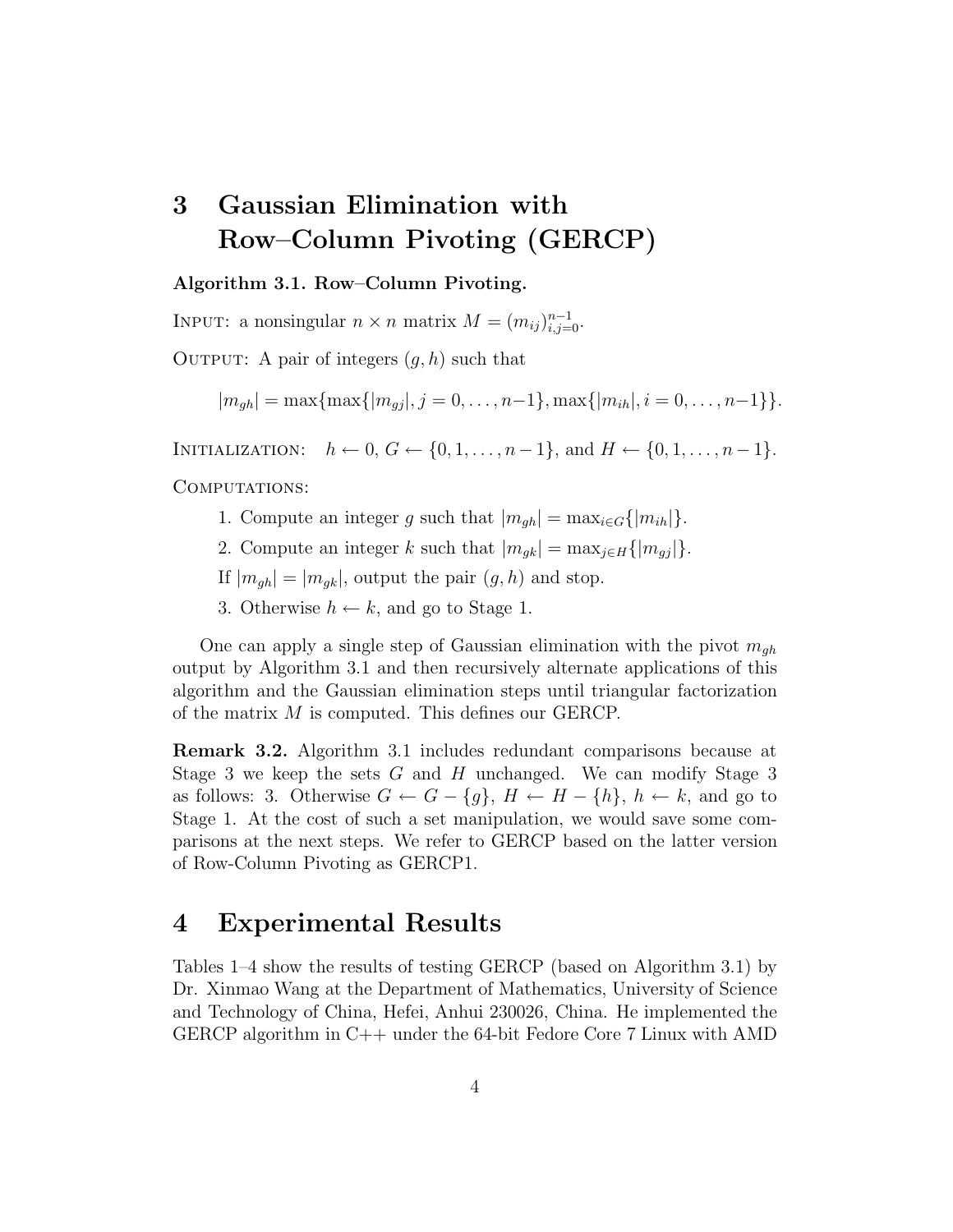Athlon64 3200+ uniprocessor and 1 GB memory. In his implementation he used  $n$  comparisons for computing the maximum of  $n$  numbers. He tested the algorithm for  $n \times n$  matrices M of the following seven classes.

1. Matrices with random integer entries in the range  $(-10^l, 10^l)$ .

2. Matrices  $M = PLU$  for  $n \times n$  permutation matrices P that define n interchanges of random pairs of rows and for lower unit triangular matrices L and  $U^T$  with random integer entries in the range  $(-10^b, 10^b)$ .

3. Matrices  $M = S\Sigma T$  for random orthogonal matrices S and T (computed as the Q-factors in the QR factorization of matrices with random integer entries in the range  $(-10^c, 10^c)$  and for the diagonal matrix  $\Sigma = \text{diag}(\sigma_1)^n$ , where  $\sigma_2 = \sigma_2 = \cdots = \sigma_n = 1$  and  $\sigma_n = \sigma_n = 10^{-q}$  $diag(\sigma_i)_{i=1}^n$  where  $\sigma_1 = \sigma_2 = \cdots = \sigma_{n-\rho} = 1$  and  $\sigma_{n-\rho+1} = \sigma_n = 10^{-q}$ .

4. Matrices M satisfying equations  $(2.1)–(2.3)$  where B denotes an  $(n 1) \times (n-1)$  matrix from matrix class 1 above.

5. Matrices 
$$
M = \begin{pmatrix} I & O & \dots & I \\ -M_1 & I & O & \dots & O \\ & -M_1 & I & \vdots \\ & & \ddots & \ddots & O \\ & & & -M_1 & I \end{pmatrix}
$$
 from [5, page 232],  
\nwhere  $M_1 = \exp\begin{pmatrix} -0.05 & 0.3 \\ 0.3 & -0.05 \end{pmatrix} \approx \begin{pmatrix} 0.994357 & 0.289669 \\ 0.289669 & 0.994357 \end{pmatrix}$ .  
\n6. Matrices  $M = \begin{pmatrix} 1 & 0 & 0 & \dots & 0 & -1/C \\ -\frac{kh}{2} & 1 - \frac{kh}{2} & 0 & \dots & 0 & -1/C \\ -\frac{kh}{2} & -kh & 1 - \frac{kh}{2} & \ddots & \vdots & \vdots \\ \vdots & \vdots & \ddots & \ddots & 0 & -1/C \\ -\frac{kh}{2} & -kh & \dots & -kh & 1 - \frac{kh}{2} & -1/C \\ -\frac{kh}{2} & -kh & \dots & -kh & -kh & 1 - 1/C - \frac{kh}{2} \end{pmatrix}$   
\nfrom [6, page 1360], where  $kh = \frac{2}{3}, C = 6$ .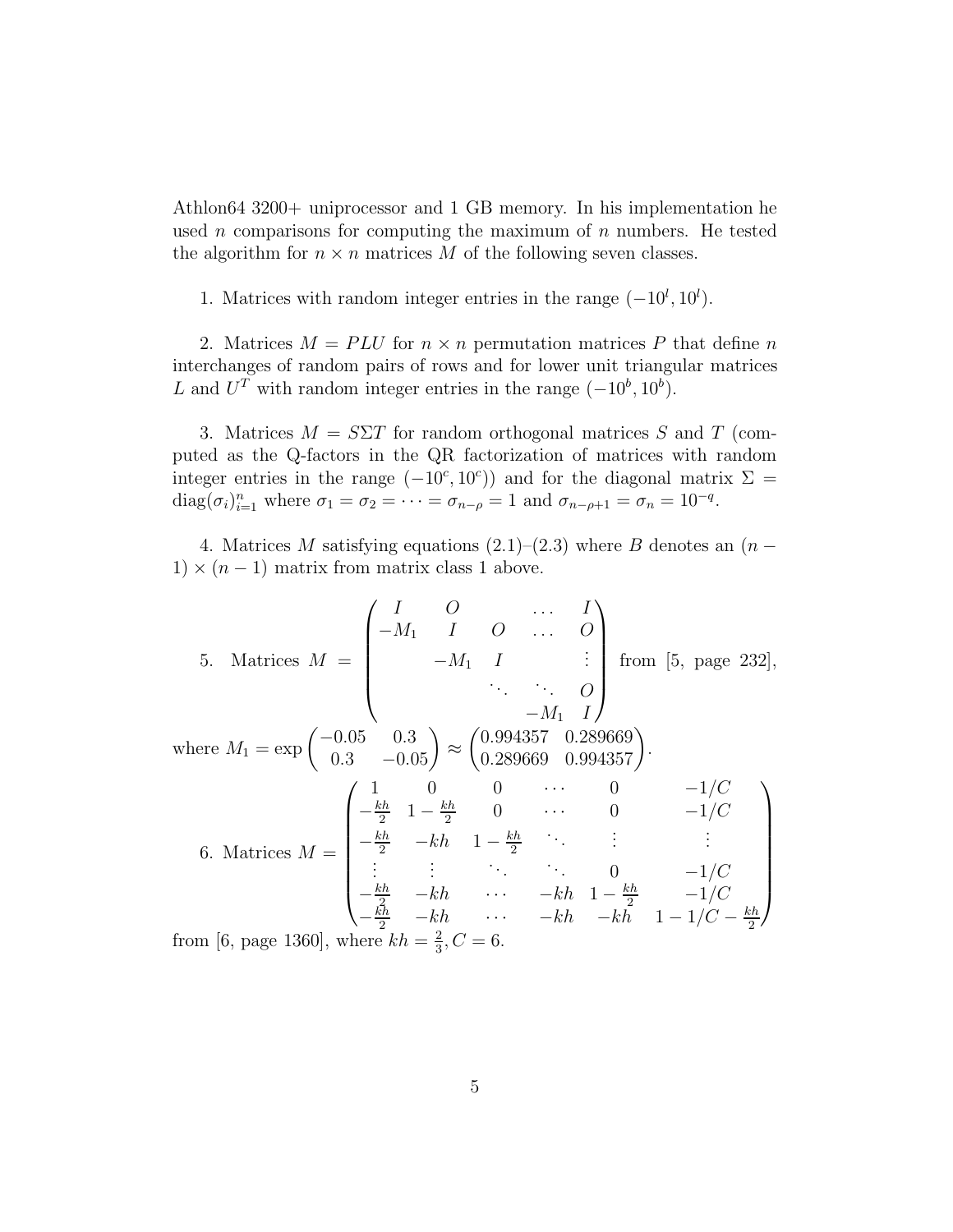7. Matrices 
$$
M = \begin{pmatrix} 1 & 0 & \cdots & 0 & 1 \\ -1 & 1 & \ddots & \vdots & \vdots \\ -1 & -1 & \ddots & 0 & 1 \\ \vdots & \vdots & \ddots & 1 & 1 \\ -1 & -1 & \cdots & -1 & 1 \end{pmatrix}
$$
 from [7, page 156].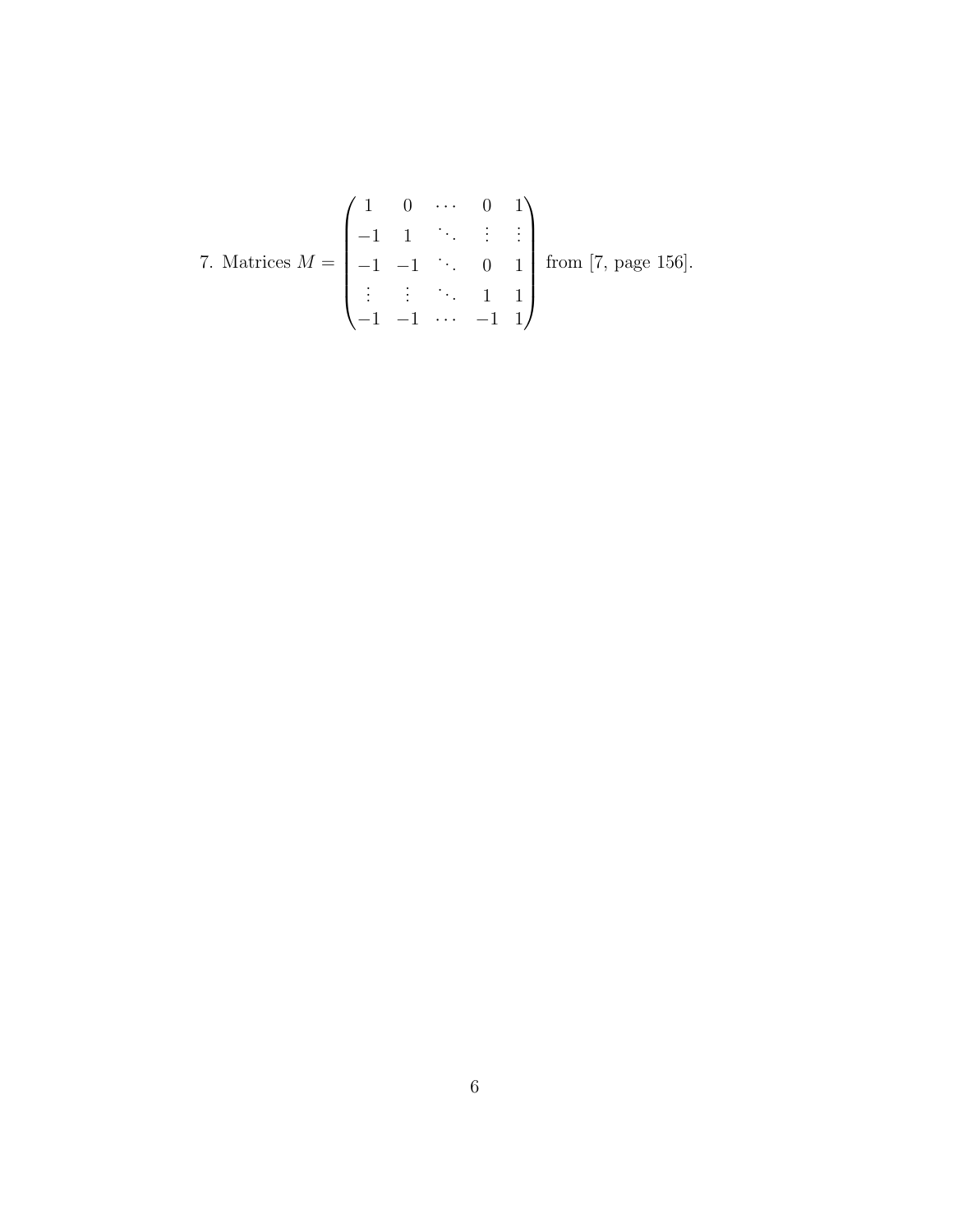| $n=128$             | minimal | maximal | average |
|---------------------|---------|---------|---------|
| Class 1             | 31371   | 37287   | 34147   |
| Class 2             | 35150   | 40904   | 38168   |
| Class 3, $\rho = 1$ | 30189   | 36097   | 32995   |
| Class 3, $\rho = 2$ | 30597   | 36561   | 32960   |
| Class 3, $\rho = 3$ | 29938   | 35761   | 32967   |
| Class 4             | 31342   | 36333   | 33648   |
| Class 5             |         | 24318   |         |
| Class 6             |         | 32258   |         |
| Class 7             |         | 32764   |         |

| $n=256$             | minimal | maximal | average |
|---------------------|---------|---------|---------|
| Class 1             | 131692  | 146780  | 139419  |
| Class 2             | 147123  | 161971  | 153559  |
| Class 3, $\rho = 1$ | 127911  | 143706  | 136361  |
| Class 3, $\rho = 2$ | 129228  | 144226  | 136427  |
| Class 3, $\rho = 3$ | 129945  | 145882  | 136508  |
| Class 4             | 131533  | 146014  | 138392  |
| Class 5             |         | 97790   |         |
| Class 6             |         | 130050  |         |
| Class 7             |         | 131068  |         |

Table 1: numbers of comparisons in GERCP.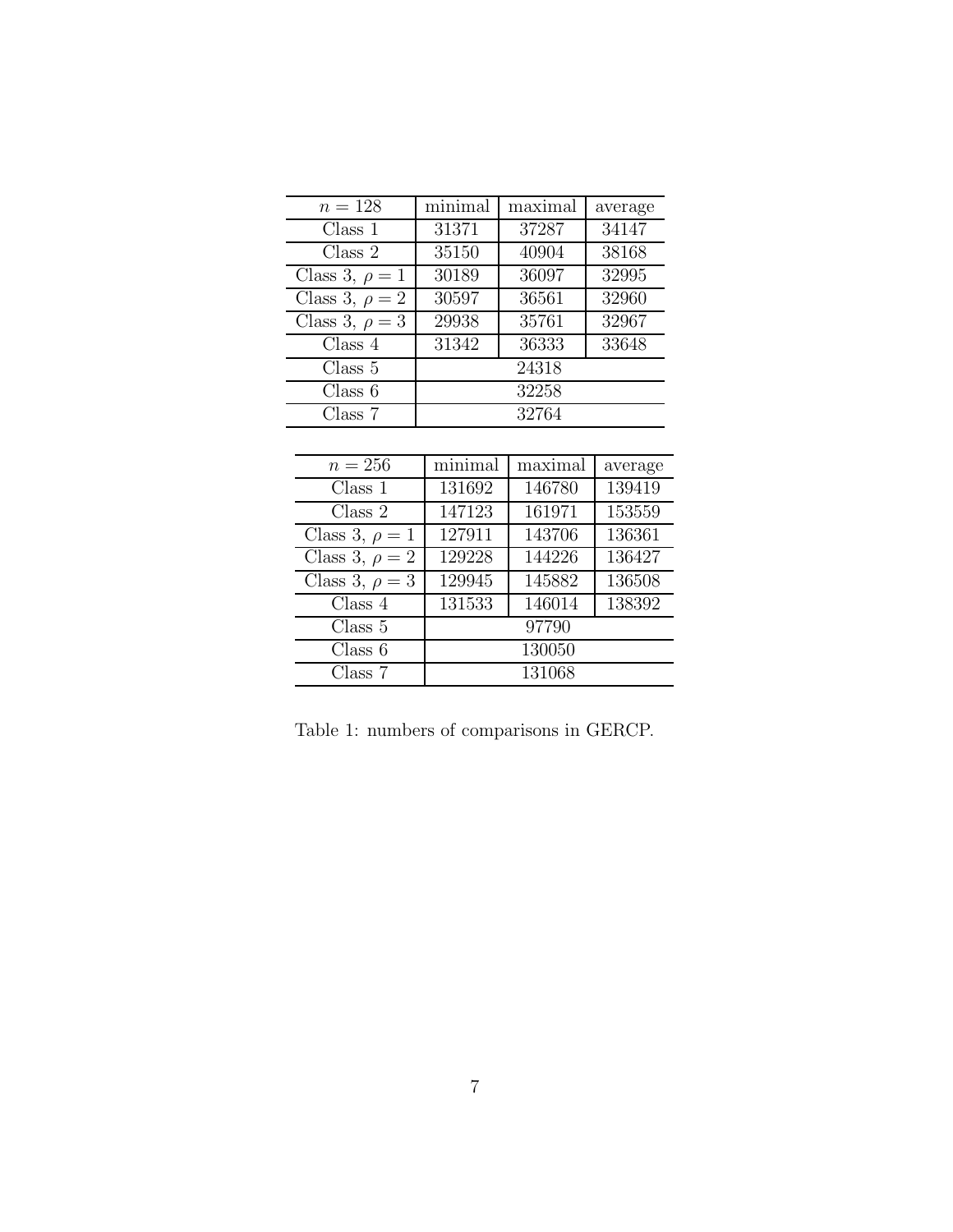| $n = 128$           | <b>GEPP</b>       | <b>GECP</b>    | <b>GERCP</b>   |
|---------------------|-------------------|----------------|----------------|
| Class 1             | $13.8 \pm 2.5$    | $6.4 \pm 0.4$  | $8.4 \pm 0.8$  |
| Class 2             | $2.5 \pm 0.5$     | $1.5 \pm 0.2$  | $1.8 \pm 0.2$  |
| Class 3, $\rho = 1$ | $17.4 \pm 4.0$    | $8.7 \pm 1.0$  | $11.6 \pm 1.8$ |
| Class 3, $\rho = 2$ | $15.6 \pm 3.6$    | $7.7 \pm 0.8$  | $10.2 \pm 1.4$ |
| Class 3, $\rho = 3$ | $14.3 \pm 3.5$    | $7.0 \pm 0.7$  | $9.3 \pm 1.3$  |
| Class 4             | <b>FAIL</b>       | 1              | 1              |
| Class 5             | 3.4e <sub>6</sub> | $\overline{2}$ | $\overline{2}$ |
| Class 6             | 6.6e36            | 1.33           | 1.33           |
| Class 7             | 1.7e38            | $\overline{2}$ | $\overline{2}$ |
|                     |                   |                |                |
| $n=256$             | <b>GEPP</b>       | <b>GECP</b>    | <b>GERCP</b>   |
| Class 1             | $21.8 \pm 3.8$    | $9.5 \pm 0.6$  | $12.8 \pm 1.3$ |
| Class 2             | $3.4 \pm 0.6$     | $1.9 \pm 0.2$  | $2.4 \pm 0.3$  |
| Class 3, $\rho = 1$ | $32.2 \pm 7.4$    | $15.5 \pm 1.7$ | $20.6 \pm 2.9$ |
| Class 3, $\rho = 2$ | $29.2 \pm 6.7$    | $13.8 \pm 1.4$ | $18.6 \pm 2.9$ |
| Class 3, $\rho = 3$ | $27.0 \pm 6.1$    | $12.5 \pm 1.3$ | $16.7 \pm 2.3$ |
| Class 4             | FAIL              | 1              | 1              |
| Class 5             | 3.1e13            | $\overline{2}$ | $\overline{2}$ |
| Class 6             | 8.6e74            | 1.33           | 1.33           |
| Class 7             | 5.8e76            | $\overline{2}$ | $\overline{2}$ |

Table 2: growth factor in GEPP/GECP/GERCP.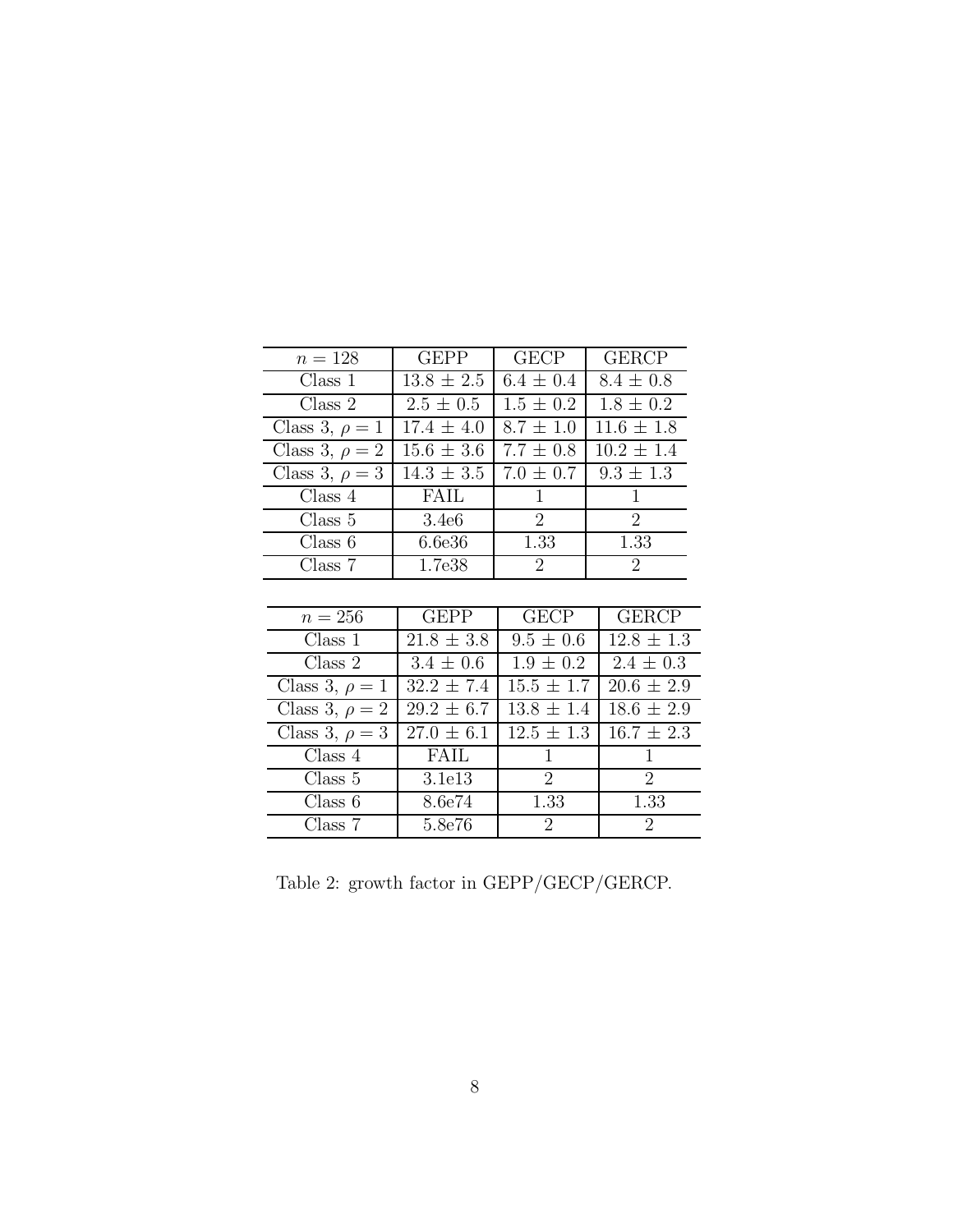| $n = 128$           | <b>GEPP</b>           | <b>GECP</b>              | <b>GERCP</b>          |
|---------------------|-----------------------|--------------------------|-----------------------|
| Class 1             | $6.8e-13 \pm 3.4e-12$ | $5.2e-13 \pm 2.8e-12$    | $4.8e-13 \pm 2.2e-12$ |
| Class 2             | $1.7e7 \pm 2.6e8$     | $8.7e5 \pm 4.6e6$        | $6.6e5 \pm 3.7e6$     |
| Class 3, $\rho = 1$ | $1.1e-5 \pm 8.4e-6$   | 7.4e- $6 \pm 5.7$ e- $6$ | $8.7e-6 \pm 6.7e-6$   |
| Class 3, $\rho = 2$ | $1.7e-5 \pm 8.8e-6$   | $1.2e-5 \pm 6.1e-6$      | $1.3e-5 \pm 7.0e-6$   |
| Class 3, $\rho = 3$ | $2.1e-5 \pm 9.2e-6$   | $1.5e-5 \pm 6.2e-6$      | $1.7e-5 \pm 7.5e-6$   |
| Class 4             | FAIL                  | $5.7e-13 \pm 6.3e-12$    | $5.7e-13 \pm 3.5e-12$ |
| Class 5             | $1.0e-9$              | $2.7e-15$                | $2.7e-15$             |
| Class 6             | 3.1e3                 | $2.7e-15$                | $2.7e-15$             |
| Class 7             | 6.5                   | 0.0                      | 0.0                   |
|                     |                       |                          |                       |
| $n=256$             | <b>GEPP</b>           | <b>GECP</b>              | <b>GERCP</b>          |
| Class 1             | $3.8e-12 \pm 3.7e-11$ | $2.8e-12 \pm 4.0e-11$    | $2.6e-12 \pm 2.0e-11$ |
| Class 2             | $3.9e7 \pm 5.0e8$     | $1.1e6 \pm 4.1e6$        | $2.2e6 \pm 1.3e7$     |
| Class 3, $\rho = 1$ | $2.0e-5 \pm 1.5e-5$   | $1.3e-5 \pm 9.3e-6$      | $1.5e-5 \pm 1.1e-5$   |
| Class 3, $\rho = 2$ | $3.1e-5 \pm 1.6e-5$   | $2.0e-5 \pm 1.1e-5$      | $2.4e-5 \pm 1.2e-5$   |
| Class 3, $\rho = 3$ | $3.9e-5 \pm 1.7e-5$   | $2.5e-5 \pm 1.1e-5$      | $2.9e-5 \pm 1.2e-5$   |
| Class 4             | <b>FAIL</b>           | $3.6e-12 \pm 4.0e-11$    | $3.6e-12 \pm 2.5e-11$ |
| Class 5             | $1.4e-2$              | $3.7e-15$                | $3.7e-15$             |
| Class 6             | 7.2e57                | $3.6e-14$                | $3.6e-14$             |
| Class 7             | 11.3                  | 0.0                      | 0.0                   |

Table 3: norms of the error vectors in GEPP/GECP/GERCP.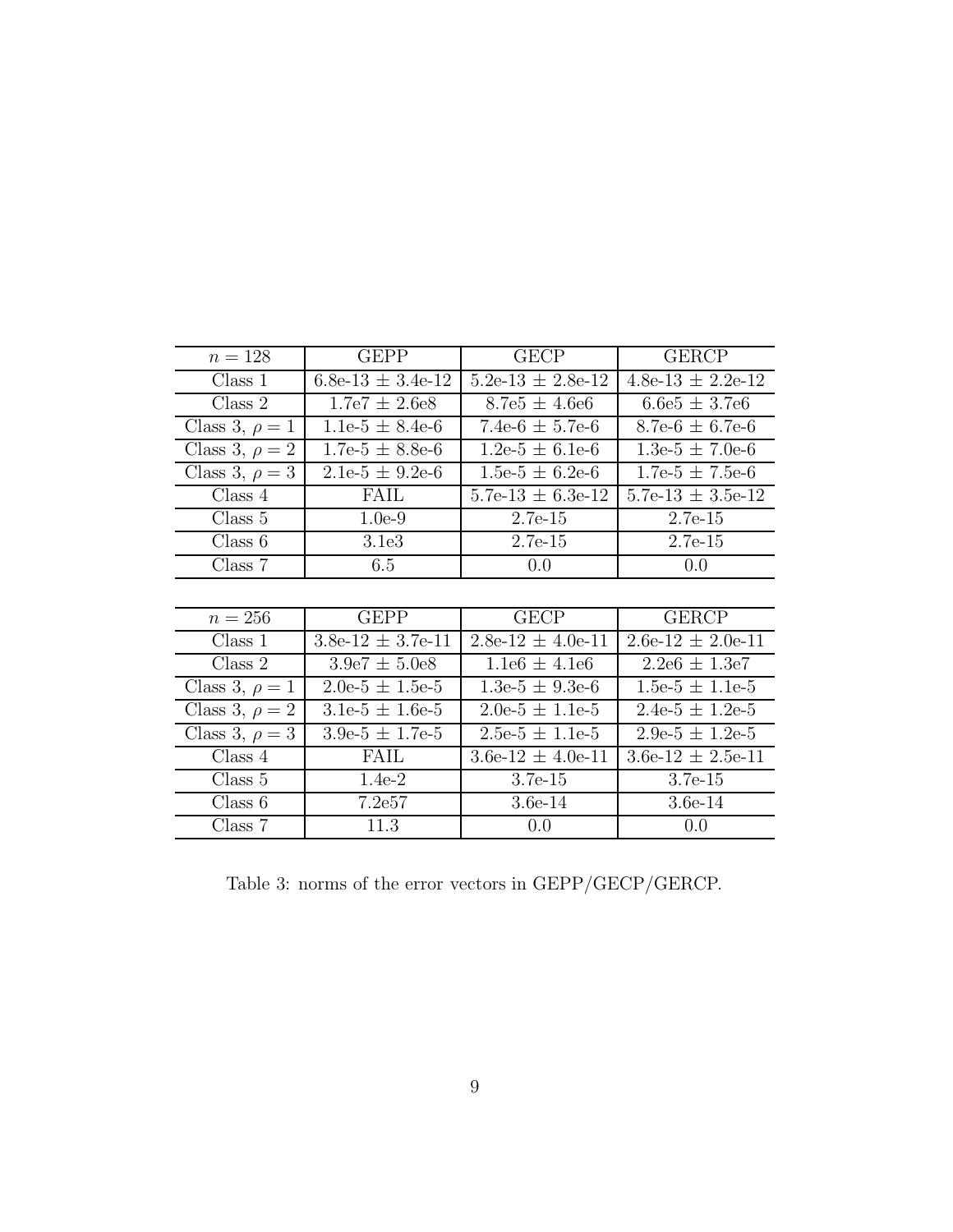| $n = 128$           | <b>GEPP</b>           | <b>GECP</b>           | <b>GERCP</b>          |
|---------------------|-----------------------|-----------------------|-----------------------|
| Class 1             | $1.6e-9 \pm 3.0e-10$  | $1.1e-9 \pm 1.7e-10$  | $1.2e-9 \pm 2.1e-10$  |
| Class 2             | $2.2e-4 \pm 1.6e-3$   | $1.2e-4 \pm 4.7e-4$   | $1.1e-4 \pm 6.3e-4$   |
| Class 3, $\rho = 1$ | $3.1e-14 \pm 5.1e-15$ | $2.0e-14 \pm 2.9e-15$ | $2.3e-14 \pm 3.6e-15$ |
| Class 3, $\rho = 2$ | $3.0e-14 \pm 5.0e-15$ | $1.9e-14 \pm 2.8e-15$ | $2.3e-14 \pm 3.6e-15$ |
| Class 3, $\rho = 3$ | $3.0e-14 \pm 5.3e-15$ | $1.9e-14 \pm 2.8e-15$ | $2.3e-14 \pm 3.5e-15$ |
| Class 4             | FAIL                  | $3.3e2 \pm 3.3e2$     | $3.5e2 \pm 3.3e2$     |
| Class 5             | $1.1e-9$              | $1.9e-15$             | $1.9e-15$             |
| Class 6             | 2.9 <sub>e</sub> 3    | 1.7e-14               | $1.7e-14$             |
| Class 7             | 14.5                  | 0.0                   | 0.0                   |
|                     |                       |                       |                       |
| $n=256$             | <b>GEPP</b>           | <b>GECP</b>           | <b>GERCP</b>          |
| Class 1             | $7.1e-9 \pm 1.1e-9$   | $4.4e-9 \pm 5.8e-10$  | $5.2e-9 \pm 7.2e-10$  |
| Class 2             | $2.1e-3 \pm 3.7e-2$   | $6.2e-4 \pm 2.1e-3$   | $1.5e-3 \pm 1.6e-2$   |
| Class 3, $\rho = 1$ | $9.8e-14 \pm 1.5e-14$ | $5.7e-14 \pm 6.8e-15$ | 7.4e-14 $\pm$ 9.3e-15 |
| Class 3, $\rho = 2$ | $9.7e-14 \pm 1.4e-14$ | 5.7e-14 $\pm$ 7.0e-15 | 7.1e-14 $\pm$ 9.2e-15 |
| Class 3, $\rho = 3$ | $3.9e-5 \pm 1.7e-5$   | 5.7e-14 $\pm$ 6.9e-15 | 7.0e-14 $\pm$ 9.1e-15 |
| Class 4             | FAIL                  | $6.7e2 \pm 6.5e2$     | $6.6e2 \pm 6.3e2$     |
| Class 5             | $9.0e-3$              | $2.6e-15$             | $2.6e-15$             |
| Class 6             | 2.1e58                | $1.0e-13$             | $1.0e-13$             |
| Class 7             | 41.1                  | 0.0                   | 0.0                   |

Table 4: norms of the residual vectors in GEPP/GECP/GERCP.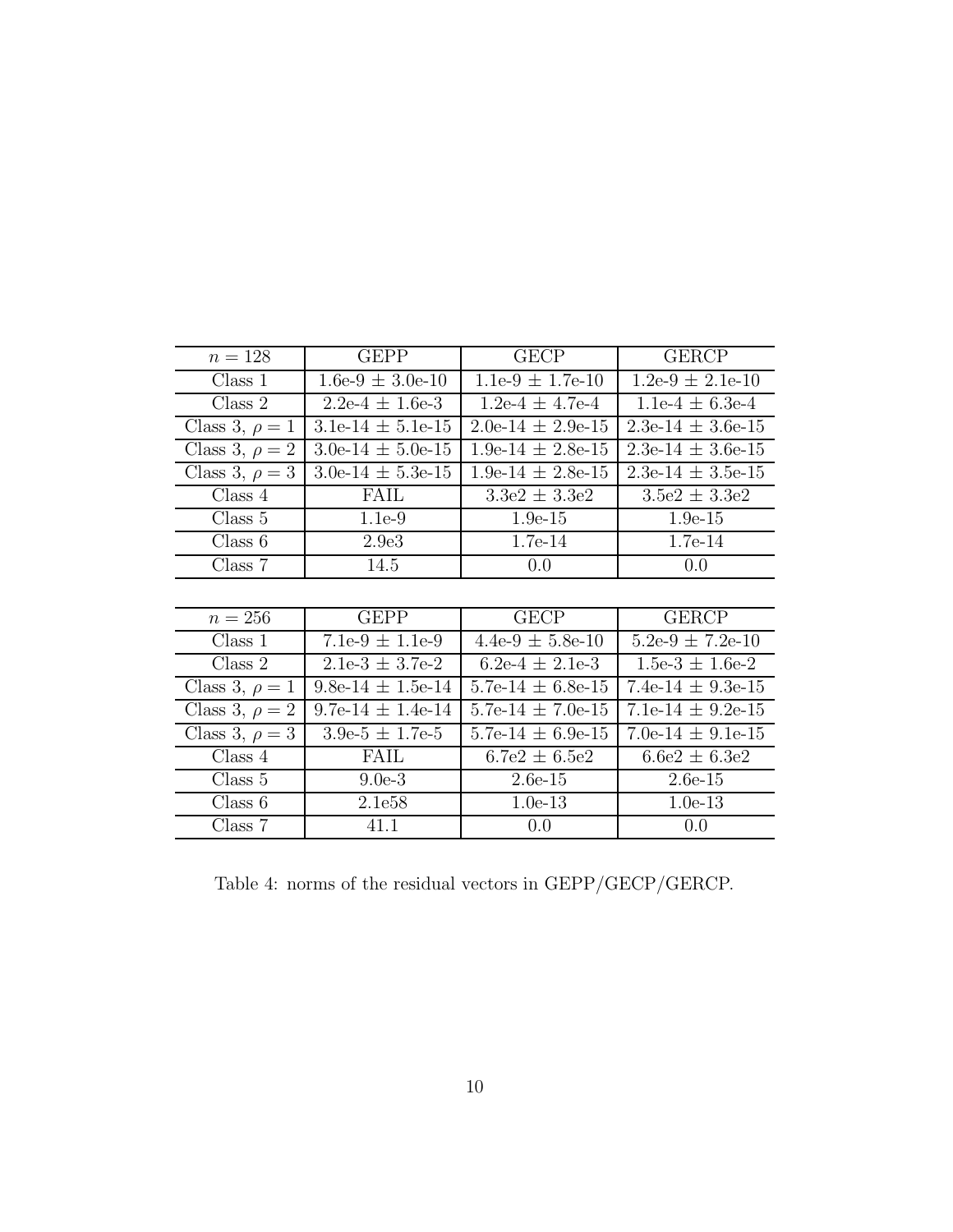For each matrix of classes 1–4 the tests were performed for  $m = 1000$ input instances M for each of the two values  $n = 128$  and  $n = 256$ , for  $b = c = l = 4$ , and for  $q = 10$ . For class 3 the tests were performed for each of the three values  $\rho = 1, 2, 3$ . Besides the results of these tests, Tables 1–4 also cover the test results for matrices M of classes  $5-7$  (from the papers [5], [6], and [7], respectively), for which GEPP produced corrupted outputs.

To every matrix GEPP, GECP, and GERCP were applied. As was expected, for matrix classes 1–3 numerical performance of GEPP, GECP, and GERCP was similar but for classes 4–7 GEPP either failed or lost many more correct input bits versus GECP and GERCP.

Table 1 shows the maximum, minimum and average numbers of comparisons used in GERCP for every input class of matrices.

Table 2 shows the average growth factor

$$
\phi = \max_{i,j,k=0}^{n-1} |m_{ij}^{(k)}| / \max_{i,j=0}^{n-1} |m_{ij}|
$$

(as well as its standard deviation from the average) where  $M^{(k)} = (m_{i,j}(k))_{i,j=k}^{n-1}$ <br>denotes the matrix computed in k steps of Gaussian elimination with the sedenotes the matrix computed in  $k$  steps of Gaussian elimination with the selected pivoting policy and  $M = M^{(0)} = (m_{ij})_{i,j=0}^{n-1}$  denotes the input matrix.<br>Tables 3 and 4 show the average norms of the error and residual vectors

Tables 3 and 4 show the average norms of the error and residual vectors, respectively, as well as the standard deviations from the average, where the linear systems  $M**y** = **f**$  were solved by applying GECP, GEPP, and GERCP. The vectors **f** were defined according to the following rule: first generate vectors **y** with random components from the sets  $\{-1, 0, 1\}$  or  $\{-1, 1\}$ , then save these vectors for computing the errors vectors, and finally compute the vectors  $f = My$ .

**Remark 4.1.** Table 1 shows the results of testing GERCP where *n* comparisons were used for computing the maximum of  $n$  numbers. Extensive additional tests with random matrices (of class 1) for  $n = 2<sup>h</sup>$  and for h ranging from 5 to 10 were performed in the Graduate Center of the City University of New York. In these tests the modification GERCP1 was run (where the sets G and H were modified at Stage 3 of Algorithm 3.1 as we specified in Remark 3.2). Furthermore, the tests used  $k-1$  comparisons for computing the maximum of  $k$  numbers. The observed numbers of comparisons slightly decreased versus Table 1 and always stayed below  $2n^2$ .